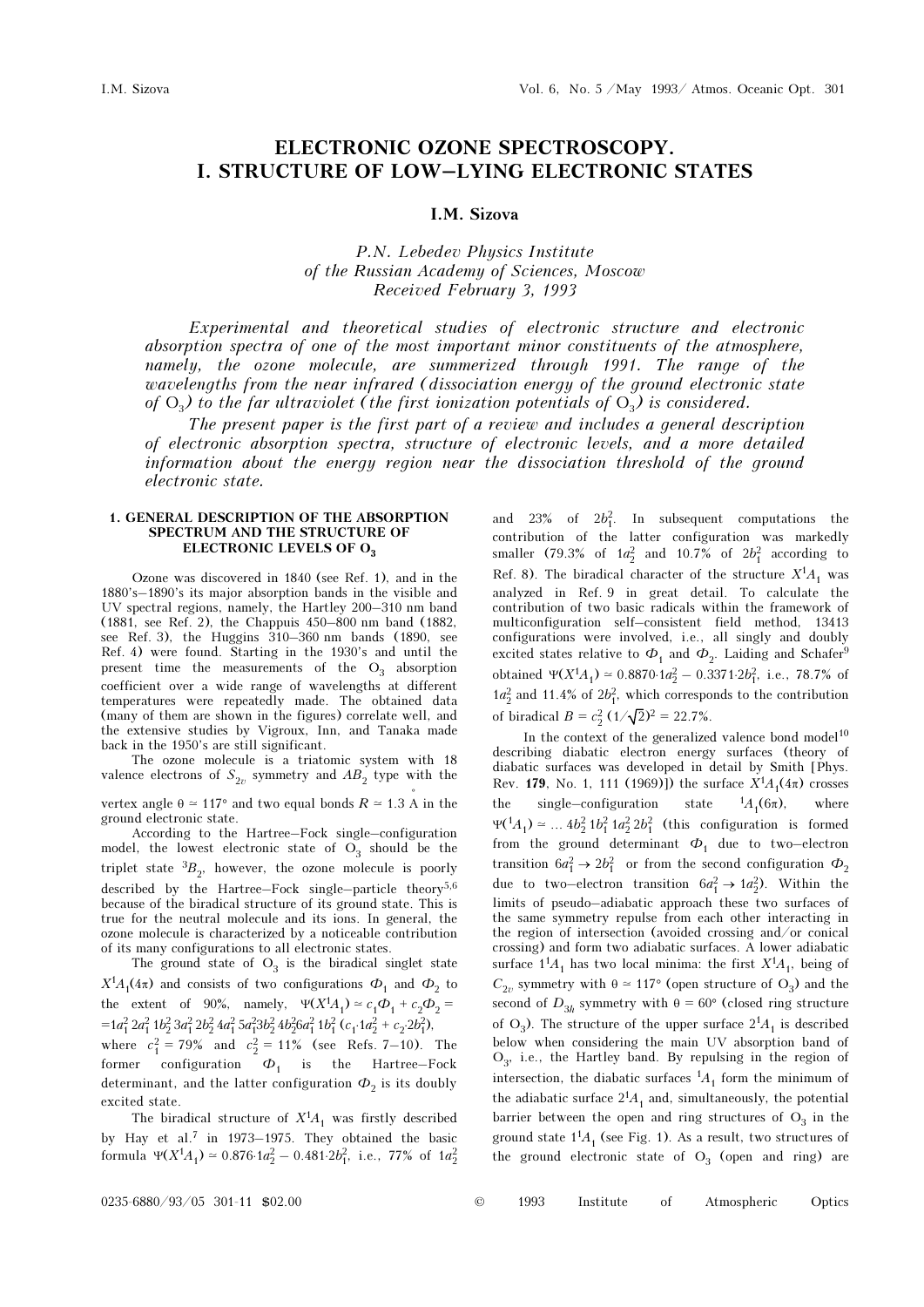separated by the high potential barrier which makes them to be practically independent states. The transition between them is the two–electron transition  $(4\pi \rightarrow 6\pi)$ , as it can be seen from the above formulas. The structure of these surfaces is described in more detail below when considering the ring structure of ozone (Sec. 2) and the

Hartley band. A schematic interpretation of electronic bonds in the ground state of  $O_3$  with its biradical<br>staughter in terms of superposition of the states is given structure in terms of superposition of the states is given, for example, in Ref. 11 and is based on evidence derived from the results of ab initio calculations of valence bond as compared to other available methods of calculations.



FIG. 1. Schematic illustration of crossing (and repulsion) of the surfaces  $1^1A_1$  and  $2^1A_1$  (a) as well as of the surfaces  $2^1A_1$ and  $1^1B_2$  and the repulsive surface R in the region between the Huggins bands and the Hartley band (b). The real pattern is four–dimensional.

By now a great number of theoretical calculations of the potential surface of the lower state  $1<sup>1</sup>A<sub>1</sub>$  has been made. There are ab initio calculations near the equilibrium  $X^1A_1$  (see, for example, Ref. 12 and references therein) together with their approximations by simple fitting models (e.g., Ref. 13) and semiempirical calculations of the entire surface which differ in their complexity and accuracy of fitting the experimental spectroscopic data, critical states of the products of dissociation at large separations, symmetry properties, and results of ab initio calculations (see, for example, Ref. 14).

The best known potential surfaces of the ground state of the ozone molecule are the Sheppard–Walker surface<sup>15</sup> derived from *ab initio* calculations of the points in the region of the surface minimum and fitted to the standard shape of the Sorbey–Murrell surface and the Carters–Mills–Murrell–Varandas surface16 obtained by the Whitehead–Handey procedure. Since both surfaces ignore the experimental data on the upper vibrational levels, they differ sharply in the region of multiple excitation of vibrational quanta of  $O_3$ , as shown in Ref. 17, and both produce the vibrational levels being absolutely inconsistent with the experimental data obtained in this region. To eliminate this disadvantage,

the authors of Ref. 17 proposed a new procedure of empirical parametric fitting of the surface based on the spectrum of the high vibrational levels. The surface found in Ref. 17 and described by 8 parameters retrieved from the spectrum of modes  $v_1$  and  $v_3$  with allowance made for up to 6 quanta (21) with attack with the spectrum being quantitatively vibrational levels) yields the spectrum being quantitatively very close to the experimental spectrum of high vibrational levels of these modes (error is ∼ 7.2 cm–1 for an experimental accuracy of  $\sim 10 \text{ cm}^{-1}$ ) and is the best surface of the ozone molecule up to energies  $\sim 6500 \text{ cm}^{-1}$ , in the authors' opinion. Further advantage can be gained on this way if bending oscillation, rotation, and possible potential barrier to dissociation of molecules are accounted for.

The spectrum of  $O_3$  is in many respects analogous to  $S_3$  (see the spectra of similar molecules, for example,  $SO_2$  (see<br>Refs. 18, 20). Prestigally the orting expended ebecation Refs. 18–20). Practically the entire expanded absorption spectrum of  $O_3$  (from a dissociation threshold of 1.05  $eV = 1181$  nm to an ionization continuum of 30 eV  $\simeq$  40 nm) was obtained in Ref. 21 by the method of the spectrum of electron losses at small angles for an energy of incident electron of 300 eV. It is depicted in Fig. 2. As is well known,  $25-26$  the scattering cross section of high–energy electrons at small angles is proportional to the dipole moments of allowed dipole transitions and consequently, to the absorption cross section.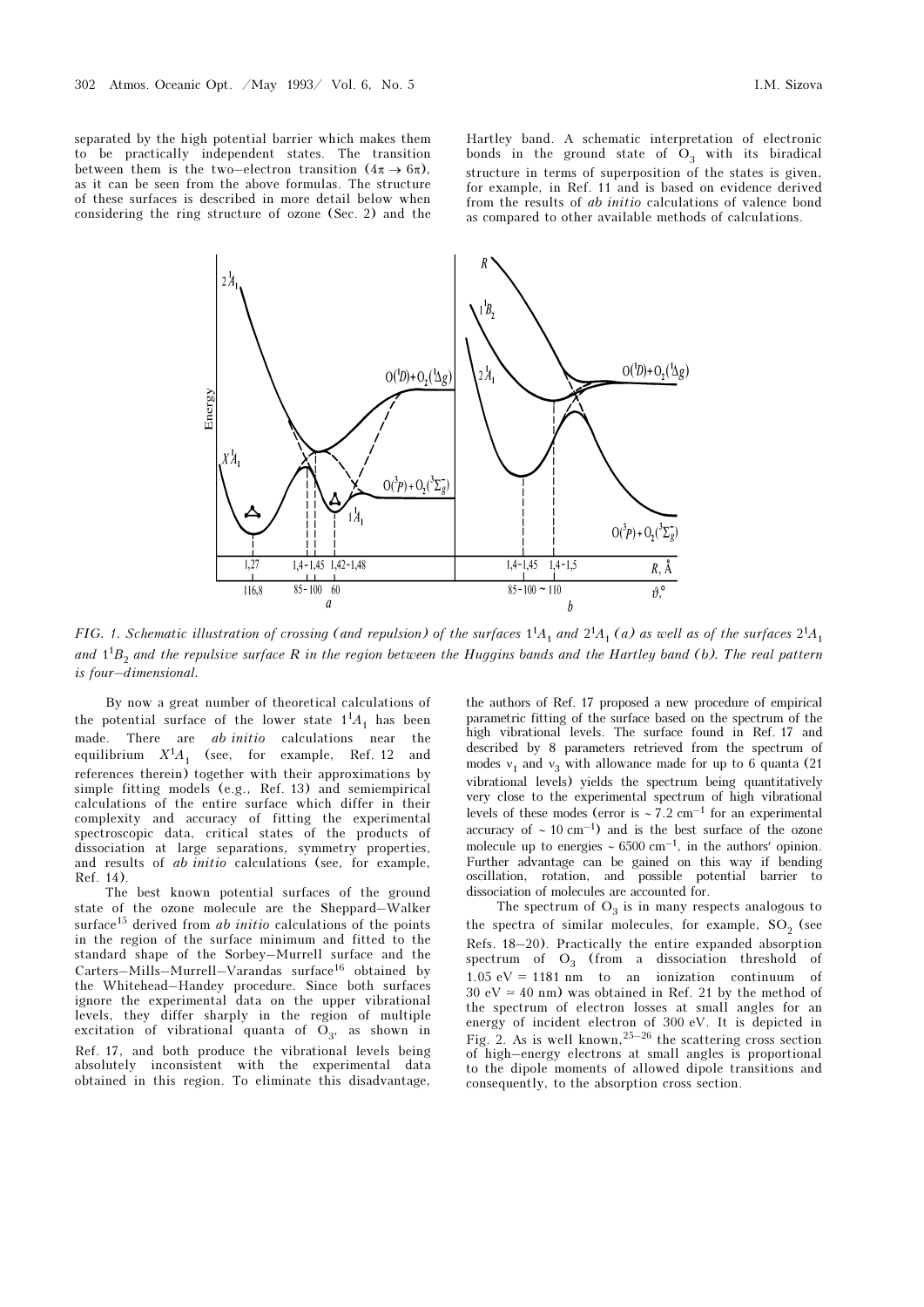

FIG. 2. Spectrum of electronic losses of  $O_3$  measured in Ref. 21 with a resolution of 0.035 eV and the energy of incident<br>electrons heing equal to 200 eV. The gentical gyverys indicate the disoppiction throubalde of  $O_$ electrons being equal to 300 eV. The vertical arrows indicate the dissociation thresholds, of  $O_3$  (see Ref. 22) (forbidden<br>spin equilipations are given in parapthesis) and the invisction patentials (ID) (see Refs. 22 an spin combinations are given in parenthesis) and the ionization potentials (IP) (see Refs. 23 and 24). The following designations are used:  $X = O_2(X^3\Sigma_g^-)$ ,  $a = O_2(a^1\Delta_g)$ ,  $b = O_2(b^1\Sigma_g^+)$ ,  $P = O(^3P)$ ,  $D = O(^1D)$ , and  $S = O(^1S)$ . The horizontal arrows indicate the main absorption bands observed in infrared, visible, and ultraviolet regions: 1) Swanson–Celotta,  $68-69$ 2) Huggins,<sup>4</sup> 3) Wulf–Lefebvre,<sup>70–74</sup> 4) Chalong–Lefebvre,<sup>70</sup> 5) Novick et al.,<sup>77</sup> 6) Hartley,<sup>2</sup> 7) Messmer–Salahub,<sup>75</sup> and 8) Chappuis<sup>3</sup> bands.

From the near–infrared (1180 nm) to the far ultraviolet the ozone spectrum is diffusive due to dissociation or predissociation, and  $O_3$  dissociates into O<br>and O<sub>2</sub> with prehability ageal to write In Ref. 24, the and  $O_2$  with probability equal to unity. In Ref. 21 the spectrum was obtained with 0.035 eV resolution (∼ 50 nm for the wavelength  $\lambda \approx 1000$  nm, ~ 0.5 nm for  $\lambda \approx 100$  nm, and ∼ 0.05 nm for  $\lambda \approx 50$  nm). Vertical lines and Roman numerals in Fig. 2 denote characteristic spectral regions described below in detail. For convenient interpretation of the spectrum shown in Fig. 2, the scheme of electronic states and transitions of the ozone molecule and products of its dissociation is shown in Fig. 3. The scheme summerizes the data of various approximate quantum–mechanical ab initio calculations and the experimental data as well. Only the levels up to 8 eV, corresponding to the single or double excitation of lower nonoccupied  $2b_1 \pi$  –orbitals are<br>shown in the figure shown in the figure.

Additional information is given in Tables I–III. Table I lists the dissotiation energies of  $O_3$  from the ground state  $X^1A_1$  through different channels at a temperature of 0 K (see Refs. 7, 22, and 51). In the parenthesis the forbidden spin channels are indicated. The calculated values of equilibrium bond lengths and angles for the lower electronic states of  $O_3$  are tabulated in Table II. The arrows<br>indicate, that in came states, in  $C$  symmetry, the indicate that in some states in  $C_{2v}$  symmetry the<br>equilibrium states access a large  $C$  symmetry. Individual equilibrium states possess a lower  $C_s$  symmetry. Individual s experimental data are marked in parenthesis. It was shown in Ref. 42 that the minima of states  $1^1B_1$  and  $1^1A_2$  also obey  $C<sub>s</sub>$  symmetry; however, the quantitative calculations were made only in  $C_{2v}$  symmetry. In that very paper the second local minimum of the state  $1^1B_1$  in  $C_{2v}$  symmetry was found (3.94 eV). It is marked by asterisk in Table II.

TABLE I.

|                                     |          |                     | Atomic oxygen |                |                         |                        |  |  |
|-------------------------------------|----------|---------------------|---------------|----------------|-------------------------|------------------------|--|--|
| O <sub>2</sub>                      |          | 3p                  |               | $^1\mathrm{D}$ | $\frac{1}{\mathcal{S}}$ |                        |  |  |
|                                     | eV<br>nm |                     | nm            | eV             | nm                      | eV                     |  |  |
| $\overline{X^3} \Sigma_g^-$         | 1180     | $1.05 \pm 0.02$     | (410)         | (3.01)(324)    |                         | (5.24)                 |  |  |
|                                     |          | Refs. 52 and 53     |               |                |                         |                        |  |  |
|                                     |          | $1.066 \pm 0.004$ , |               |                |                         |                        |  |  |
|                                     |          | Ref. 54             |               |                |                         |                        |  |  |
|                                     |          | 1.13, Ref. 55       |               |                |                         |                        |  |  |
| $\mathbf{a}^1 \, \Delta_g$          | (590)    | (2.10)              | 310           | 3.99           | 196                     | 6.33                   |  |  |
| $b^1 \Sigma_g^+$                    | (460)    | (2.68)              | 260           | 4.77           | 179                     | 6.92                   |  |  |
| $\overline{A^3}\,\Sigma_u^+$        | 230      | 5.39                | (167)         | $(7.42)$ (129) |                         | (9.61)                 |  |  |
| $C^1 \Sigma_u^-$                    | (174)    | (7.12)              |               |                |                         |                        |  |  |
| $\mathrm{B}^3\,\Sigma_\mathrm{u}^-$ | 170      | 7.29                | (135)         |                |                         | $(9.26)$ (108) (11.48) |  |  |
| $O({}^{3}_{4}P)$                    | 198      | 6.33                |               |                |                         |                        |  |  |
| $O(^3P)$                            |          | 6.315, Ref. 55      |               |                |                         |                        |  |  |

Table III lists the oscillator strengths and dipole moments of low–lying singlet states of  $O_3$ . In the case of the state  $X^1A_1$ , the magnitudes  $(\partial \mu_x / \partial R)_0 = 0.75 \text{ D/A}$ ,  $(\partial \mu_x / \partial \Theta)_0 = 0.74 \text{ D/K}$ , and  $(\partial \mu_y / \partial R)_0 = 2.6 \text{ D/A}$  were also determined theoretically and experimentally in Ref. 8. Here 1D (Debye) =  $10^{-18}$  C.G.S.E.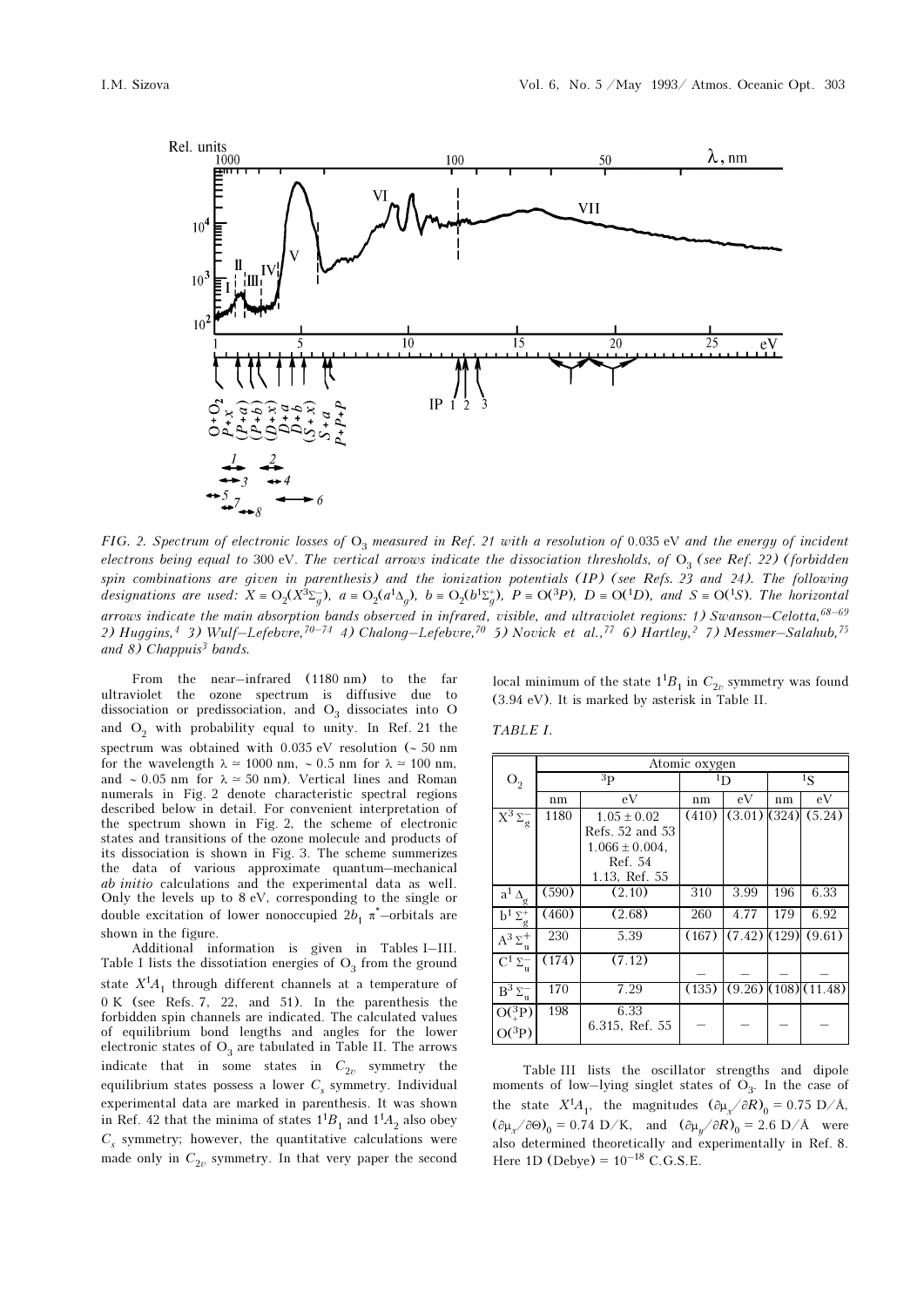| State, ground                                            | Symmetry                   | R(A)           |                | $9$ (deg)       | References,                    |
|----------------------------------------------------------|----------------------------|----------------|----------------|-----------------|--------------------------------|
| configuration <sup>8</sup>                               |                            | $R_1$          | $\rm R_2$      |                 | year                           |
|                                                          | $\overline{2}$             | 3              |                | 4               | 5                              |
| $1^1A_1$ $(X^1A_1)$                                      | $\overline{C}_{2\text{O}}$ |                | 1.278          | 116.8           | Ref. 56, 1956 (exp.)           |
| (normal ozone)                                           |                            | 1.271          |                | 116.8           | Ref. 57, 1970 (exp.)           |
|                                                          |                            |                |                |                 |                                |
| 4 $b_2^2$ 6 $a_1^2$ 1 $a_2^2$ 1 $b_1^2$ 79%              |                            |                |                |                 |                                |
| $\frac{1 \ a_2^2 \rightarrow 1 \ b_1^2 \ 11\%}{1^1 A_1}$ |                            |                |                |                 |                                |
|                                                          | $D_{3h}$                   | 1.48           |                | 62              | Refs. 10 and 28, 1974          |
| (second minimum,                                         |                            | 1.449          |                | 60              | Ref. 22, 1977                  |
| ring ozone)                                              |                            | 1.422          |                | 60              | Ref. 31, 1977                  |
| $4 b_2^2 \rightarrow 2 b_1^2$                            |                            | 1.435          |                | 60              | Refs. 33 and 45, 1977/78       |
|                                                          |                            | 1.426<br>1.434 |                | 60<br>60        | Ref. 32, 1978<br>Ref. 14, 1980 |
|                                                          |                            | 1.48           |                | 67              | Refs. 10 and 35, 1981          |
|                                                          |                            | 1.46           |                | 60              | Ref. 36, 1984                  |
|                                                          |                            | 1.44           |                | 60              | Ref. 38, 1985                  |
|                                                          |                            | 1.45           |                | 60              | Ref. 10 and 39, 1985           |
|                                                          |                            | 1.470          |                | 60              | Ref. 42, 1991                  |
| $2^{1}A_{1}$                                             | $C_{\rm 20}$               | 1.383          |                | 90°36'          | Ref. 90, 1966 (exp.)           |
| $4 b_2^2 \rightarrow 2 b_1^2 36 \%$                      |                            | 1.36           |                | 102.3           | Ref. 45, 1978 (exp.)           |
|                                                          |                            | 1.46           |                | $\simeq$ 135    | Ref. 35, 1981                  |
| 6 $b_1^2 \rightarrow 2 b_1^2 45 \%$                      |                            | 1.40           |                | 86.5            | Ref. 10, 1988                  |
|                                                          |                            | 1.441          |                | $116.8$ (given) | Ref. 41, 1990                  |
|                                                          |                            |                |                | 83.592          | Ref. 42, 1991                  |
| Barrier between the two                                  | $\overline{C}_{2\nu}$      | 1.418          |                | 85              | Ref. 28, 1974                  |
| minima                                                   |                            | 1.41           |                | 90              | Ref. 34, 1979<br>Ref. 35, 1981 |
| $1^{1}A_{1}$                                             |                            | $\simeq 1.3$   |                | $\simeq 80$     | Refs. 36 and 37, 1984/85       |
|                                                          |                            | 1.41<br>1.46   |                | 85<br>86.5      | Ref. 10, 1988                  |
|                                                          |                            | 1.438; 1.431   |                | 83.574; 83.86   | Refs. 42 and 58, 1990/91       |
| Crossing of $1^1A_1$ and $2^1A_1$                        | $C_{20}$                   |                | 1,4756         | 83.1860         | Refs. 42 and 58, 1990/91       |
| Dissociation                                             | $C_{s}$                    | 1.234          | 1.759          | 114.90          | Ref. 42, 1991                  |
| barrier $1^1A_1$                                         | $\overline{C}_{2\text{O}}$ | 2.007          |                | 45              | Ref. 42, 1991                  |
| $\overline{1^3B}$                                        |                            | 1.34           |                | 108             | Ref. 27, 1974                  |
|                                                          | $\overline{C}_{2\text{O}}$ |                | 1.239          | 114.9           | Ref. 30, 1977                  |
| $1 a_2 \rightarrow 2 b_1$                                |                            | 1.382          |                | 107.9           | Ref. 22, 1977                  |
|                                                          |                            |                | 1.359          | 109.6           | Ref. 35, 1981                  |
|                                                          |                            | 1.39           |                | 110             | Refs. 36 and 37, 1984/85       |
| $1^3A'$                                                  |                            |                |                |                 |                                |
|                                                          | $C_{s}$                    | 1.207 1.277    |                | 114,6           | Ref. 30, 1977                  |
| $1^{1}B_{1}$                                             | $\overline{C}_{20}$        | 1.34           |                | 117             | Ref. 27, 1977                  |
| 6 $a_1 \rightarrow 2 b_1$                                |                            |                | 1.370<br>1.354 | 117.7<br>116.8  | Ref. 22, 1977<br>Ref. 41, 1990 |
|                                                          |                            |                | 1.482          | (given)         | Ref. 42, 1991                  |
|                                                          |                            |                | $1.785^{*}$    | 117.50          | Ref. 42, 1991                  |
|                                                          |                            |                |                | 46.27           |                                |
| $1^{1}B_{2}$                                             | $C_{\rm 20}$               | 1.50           |                | 100             | Ref. 27, 1974                  |
| $1 a_2 \rightarrow 2 b_1$                                |                            | 1.405          |                | 108.4           | Ref. 22, 1977                  |
|                                                          |                            | 1.453          |                | 111.05          | Ref. 59, 1987                  |
|                                                          |                            | 1.482          |                | 111.92          | Ref. 42, 1991                  |
| $3^1\!A'$                                                | $C_{s}$                    | 1.35           | 1.53           |                 | Ref. 60, 1973                  |
|                                                          |                            | 1.20           | 1.62           | 108.4           | Ref. 22, 1977                  |

1.29

2υ  $\begin{array}{|c|c|c|} \hline 1.34 & 1.379 \hline \end{array}$ 

 $C_{\rm 20}$ 

 $C_{20}$ 

 1.33 1.347 1.31

 $1^{3}B_{1}$ 

 $\overline{1^3\!A_2}$  $\frac{4 b_2 \rightarrow 2 b_1}{11}$ 

 $1^{1}A_{2}$  $4 b_2 \rightarrow 2 b_1$ 

 $6 a_2 \rightarrow 2 b_1$   $C_{20}$ 

1.51

70–106 116.8 (given)

1.34 99 Ref. 27, 1974

 118 123.8 131

99 99.58

Ref. 48, 1986 (exp.) Ref. 41, 1990

Refs. 36 and 37, 1984/85

 Ref. 27, 1974 Ref. 22, 1977

Ref. 27, 1974 Ref. 42, 1991

TABLE II.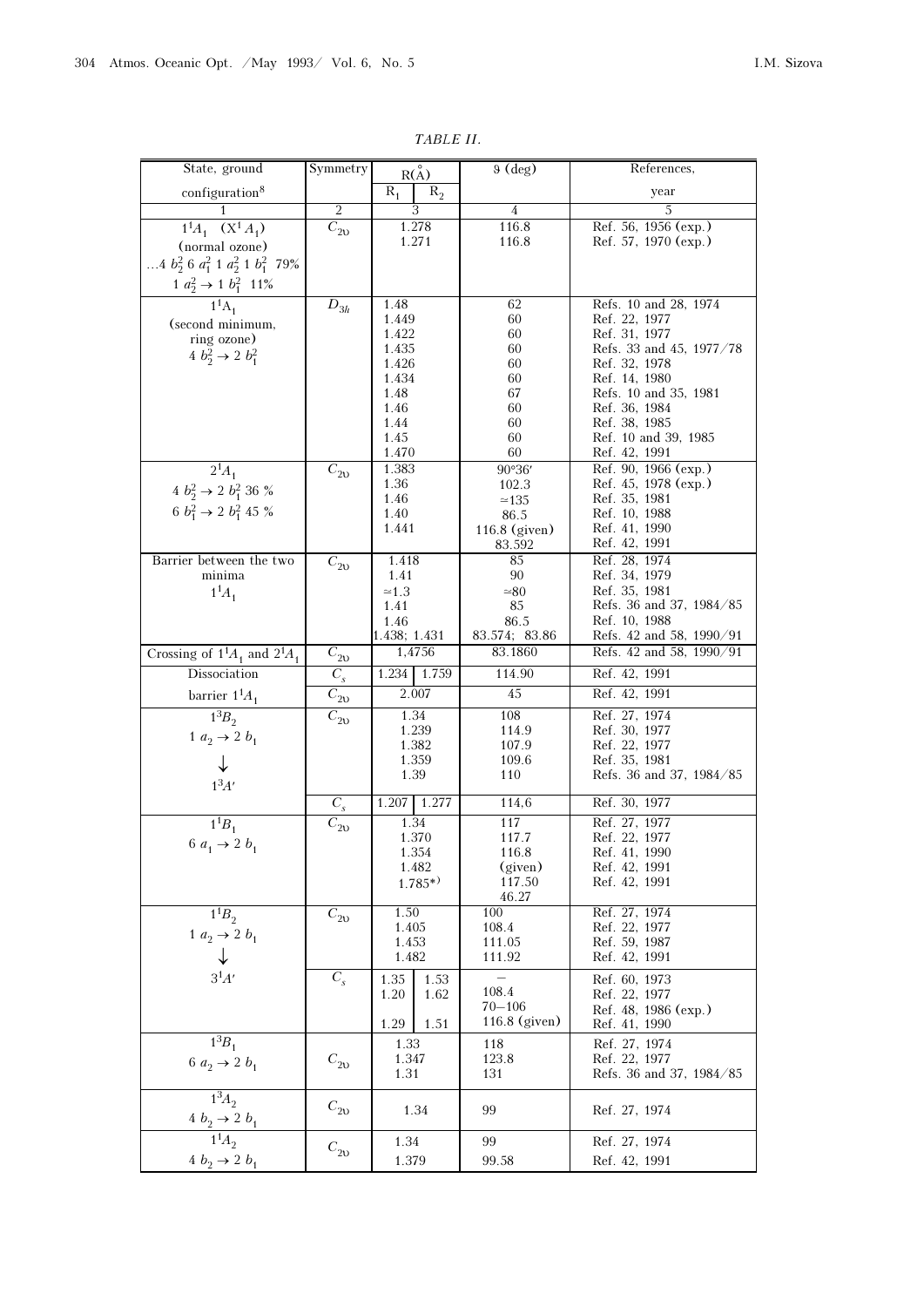| State        | Energy, eV                                  |                              | Oscillator strength $f$      | Dipole moment of the state $\mu$ , D |                    | Transition<br>moment from<br>$X^1A_1, D$ |
|--------------|---------------------------------------------|------------------------------|------------------------------|--------------------------------------|--------------------|------------------------------------------|
|              | experiment                                  | theory                       | experiment                   | theory                               | experiment $ \mu $ | theory                                   |
| $X^1A_1$     | 0.00                                        |                              |                              | $-0.517$                             | $0.580\pm0.030$    |                                          |
|              |                                             |                              |                              | Ref. 22.                             | Ref. 56:           |                                          |
|              |                                             |                              |                              | $-0.546$                             | $0.532\pm0.020$    |                                          |
|              |                                             |                              |                              | Ref. 12                              | Ref. 86            |                                          |
|              | the Swanson-Celotte bands <sup>69</sup>     | 0.0 Ref. 22,                 | $3,2.10^{-5}$ Ref. 66        | $-0.220$ Ref. 22                     |                    | $0.0$ Ref. 22,                           |
| $1^{1}A_{2}$ | 1.67; 1.80; 1.92;                           | $1.5 \cdot 10^{-5}$ Ref. 8   |                              |                                      |                    | $0.014$ Ref. $41$                        |
|              | the Chappuis band <sup>66</sup>             |                              |                              |                                      |                    |                                          |
|              | the Chappuis $2.0 - 2.3$ band               | $4.0.10^{-5}$ Ref. 22,       | $2.0 \cdot 10^{-5}$ Ref. 87; | $-0.156$                             |                    | 0.0107 Ref. 22.                          |
| $1^{1}B_{1}$ |                                             | $1.5 \cdot 10^{-5}$ Ref. 8   | $3.2 \cdot 10^{-5}$ Ref. 66  | Ref. 22                              |                    | $0.0182$ Ref. $41$                       |
| $2^{1}A_{1}$ | the Higgins $3.5-4.2$ band                  | $2.0 \cdot 10^{-6}$ Ref. 22, | $\sim 1.10^{-4}$ Ref. 45     | 0.221                                |                    | $0.0107$ Ref. 22,                        |
|              | (max 3.7)                                   | $9.4 \cdot 10^{-6}$ Ref. 8   |                              | Ref. 22                              |                    | $0.0210$ Ref. $41$                       |
| $1^{1}B_{2}$ | the Hartley $4.1-5.7$ band                  | 0.230 Ref. 22,               | $8.8 \cdot 10^{-2}$ Ref. 87  | $-0.126$                             |                    | 3.1222 Ref. 22,                          |
|              | (max 4.86)                                  | $0.176$ Ref. $8$             |                              | Ref. 22                              |                    | $~1.4$ Ref. 41                           |
| $2^{1}B_{2}$ |                                             | $2.10^{-4}$ Ref. 8           |                              |                                      |                    |                                          |
| $2^{1}B_{1}$ | Tanaka and Inn <sup>88</sup> and Celotta et | $1.4 \cdot 10^{-3}$ Ref. 8   |                              |                                      |                    |                                          |
|              | $al.^{21}$                                  |                              |                              |                                      |                    |                                          |
|              | with wide maximum <sup>7,18</sup>           |                              |                              |                                      |                    |                                          |
| $3^{1}A_{1}$ |                                             | $5.10^{-6}$ Ref. 8           |                              |                                      |                    |                                          |

TABLE III.

One general comment should be made about the pressure dependence of the ozone spectrum. The pressure dependence of the electronic spectrum of  $O_3$  was not observed because the<br>Department of the collisional Doppler broadening substantially exceeded the collisional (impact) one at temperatures and presures of gases being investigated by now. The simple estimates confirm this fact.

The Doppler and collisional (impact) linewidths of atoms and molecules are given by formulas<sup>61</sup>

$$
\Delta\lambda_{\rm D}/\lambda = \frac{2}{c} \sqrt{\frac{2 \ln 2RT}{m}} \lambda,\tag{1}
$$

$$
\Delta\lambda_{\rm col}/\lambda = \frac{4 N_0}{c \sqrt{\rho m R T}} \sigma^2 p \lambda^2,
$$
 (2)

respectively, where  $\lambda$  is the wavelength,  $c$  is the speed of light, R is the universal gas constant,  $N_0$  is the Avogadro number, m<br>is the mass of an etem or malegula or the reduced mass of is the mass of an atom or molecule or the reduced mass of colliding particles,  $T$  is the temperature (in K),  $p$  is the pressure, and  $\sigma^2$  is the squared effective radius of colliding particles. For  $\lambda = 700-1000$  nm at  $T = 200-1000$  K corresponding to the energy ranging from the dissociation threshold to the ionization energy and temperature interval for

which the ozone spectrum was examined, the substitution of the data on  $O_3$  broadened by  $O_3$ ,  $O_2$ , and  $N_2$  (the value of  $\sigma^2$ was taken from Ref. 62) gives the following relations:

 $\Delta\lambda_{\rm D}/\lambda \approx (1.5-3.3)\cdot 10^{-6},$  (3)

$$
\Delta \lambda_{\text{col}} / \lambda \approx (3.5 - 10) \cdot 10^{-9} \ p \text{ (Torr)}.
$$
 (4)

Estimate (4) from formula (2) agrees well with theoretical and experimental data on the impact broadening coefficients of pure rotational and rovibrational lines of  $O_3$  broadened by  $O_3$ ,  $O_2$ , and  $N_2$ <br>(see Befs. 62 and maps recent Befs. 64 and 65) (see Refs. 63 and more recent Refs. 64 and 65).

It follows from estimates (3) and (4) that at  $p \le 1$  atm  $\Delta \lambda_{\rm D} > \Delta \lambda_{\rm col}$ . Because of predominant Doppler<br>broadcoing of the electronic revibertional lines at broadening of the electronic–rovibrational lines at  $p \le 1$  atm, appreciable overlapping of individual lines and diffuseness of the visible and UV spectra of  $O_3$ , the<br>impact line, handoning in the case of electronic impact line broadening in the case of electronic transitions of  $O_3$  was not studied experimentally, as it<br>was done for a number of IB expirational and guns was done for a number of IR rovibrational and pure rotational lines.64–65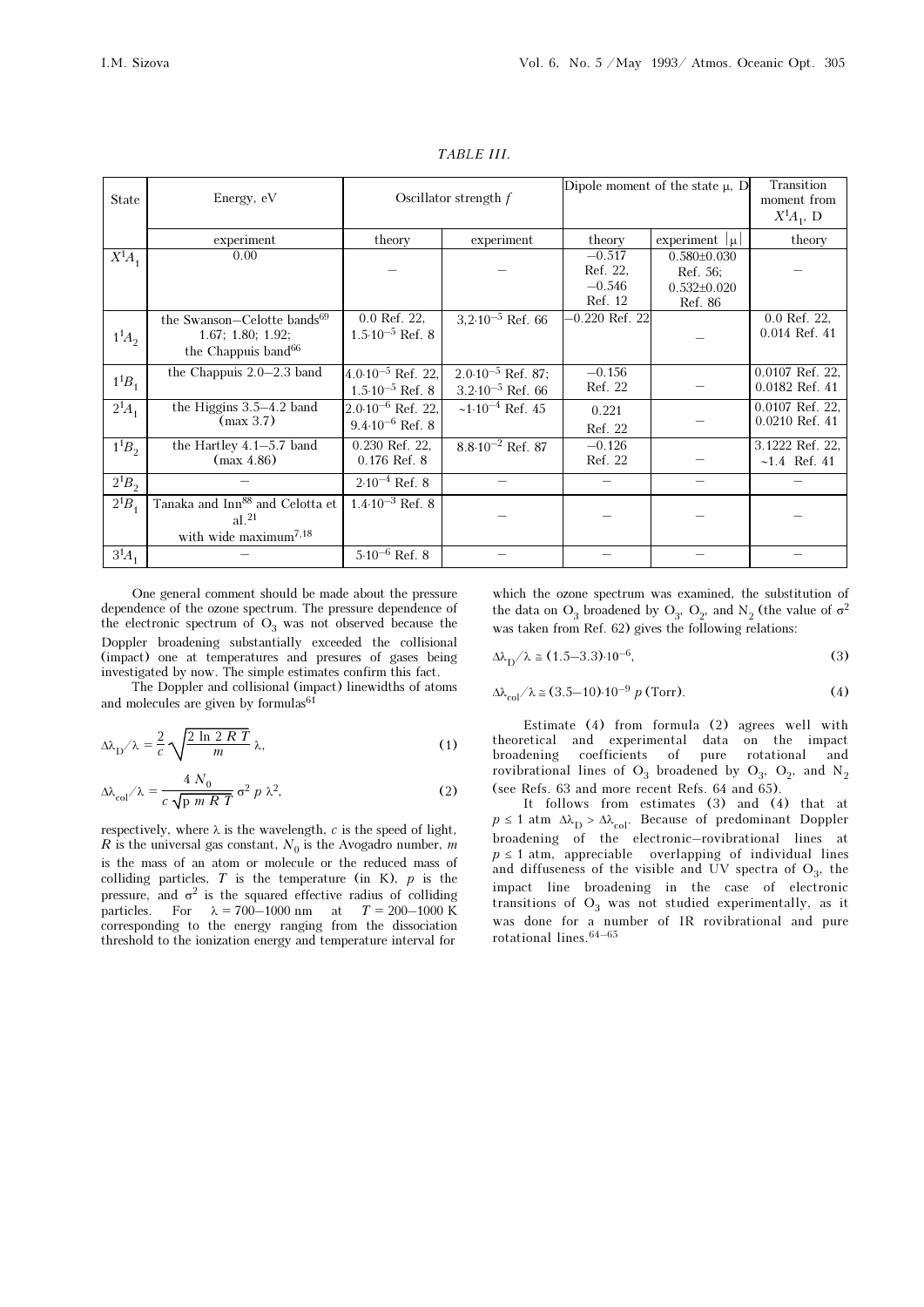

FIG. 3a. The scheme of electronic states of  $O_3$  up to 8 eV for single– and two–electron excitations of the lower nonoccupied  $2b_1$  π<sup>\*</sup>–orbitals and products of dissociation. The horizontal lines denote the theoretical results (ab initio calculations): .... 1974, Ref. 27, -0-1974, Ref. 28, ---- 1975, Ref. 7, --- 1977, Refs. 22 and 29, - - - 1977, Ref. 30,  $-x-$  1977, Ref. 31,  $-$  1978, Ref. 32 (models a and b),  $-$  1978, Ref. 8,  $-\sqrt{-1977/79}$ , Refs. 33 and 34,  $-$  − 1980, Ref. 14, − + − 1981, Ref. 35,– / − 1984/85, Refs. 36 and 37, –  $\vee$  − 1985, Ref. 38, – ∧ − 1985, Ref. 39, – ∼ – 1988, Ref. 10, – ∇ – 1990, Ref. 40, – Δ – 1990, Ref. 41, – ◊ – 1991, Ref. 42. The indirect experimental data:  $– \nabla - 1970$ , Ref. 43, – – 1974/75, Ref. 44, – X – 1978, Ref. 45, –  $\Delta - 1979$ , Ref. 46, – \* – 1982, Ref. 47,  $-$  • – 1986, Ref. 48, and  $-$  • – 1990/91, Refs. 49 and 50. The double vertical and horizontal arrows indicate the experimental data on the absorption bands and dissociation thresholds of  $O_3$  (see notation in Fig. 2). Adiabatic levels are<br>isined with the levels of ventical transitions and with the levels of states of dissociation pr joined with the levels of vertical transitions and with the levels of states of dissociation products being correlated with these surfaces. The data for the same surface are joined by vertical straight lines. The nomenclature of states is given in  $C_{2v}$  symmetry. The notation of states in the lower  $C_s$  symmetry is in parenthesis. Asterisks denote the states for which one–electron dipole transitions from the lower state  $X^1A_1$  are allowed. The complex structure of the lower state  $1^1A_1$  in the general view of Fig. 3a is denoted conventially by a circle and is shown separately on an enlarged scale in Fig. 3b.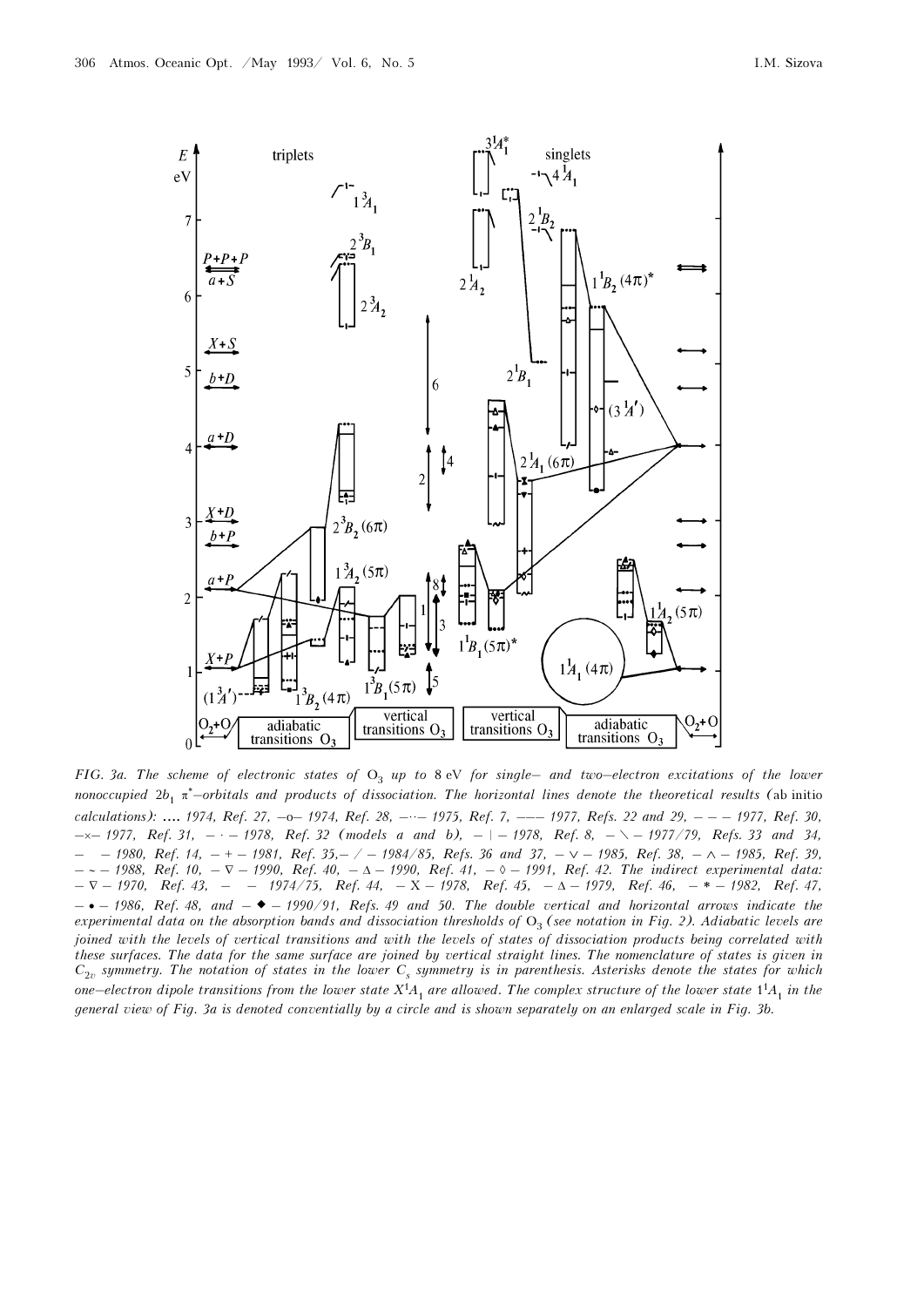

FIG. 3b.

It should be also noted that the data summarized in Ref. 63 pertain to the ozone spectra in the gas phase. However, the problem referred to as the ozone hole problem appeared to be closely related to the photochemical heterogeneous processes in clouds. This fact attracted particular interest to the heterogeneous catalytic cycles involving ozone, ozone claster chemistry, and chemistry of condensed media. Of great interest is also the study of absorption and dissociation spectra of ozone under heterogeneous conditions in solutions and solid phase at lower temperatures. The papers of this kind were few in number and most of them were published 20–30 years ago (see Ref. 66 and references therein). However, in recent years the similar investigations have been resumed. $66-67$ They consider the transformation of the main (Chappuis, Huggins, and Hartley) absorption bands of  $O_3$  in water and  $\overline{O}$  $CCl<sub>4</sub>$  solutions at room temperature, in freon and  $O<sub>2</sub>$ solutions at  $T = 77$  K, and in pure solid ozone (in thin films) and ozone put in ice as compared with the gas phase. The obtained data, namely, considerable increase of the absorption in the visible range as compared with the UV range, shifts of the band maxima whose magnitude and direction depend on temperature and solvent, spectral broadening, transformation of the spectrum, etc. are of considerable importance for further investigations of effect of heterogenerous processes on the ozone holes and yield additional information about the gas–phase spectra, although they are as yet qualitative in character. The main studies in this direction need to be done.

## 2. ENERGY REGION NEAR A LOWER DISSOCIATION THRESHOLD OF  $O_3$  OF 1.05 EV (REGION I)

A few spectral observations of  $O_3$  in the energy region<br>1.0V i.e., near the energy of the  $O_3$  discovision into near 1 eV, i.e., near the energy of the  $O_3$  dissociation into<br>unarraited  $O_3$  and  $O_4$  and with where  $O_4$  has no alleved unexcited O and  $O_2$  products, where  $O_3$  has no allowed<br>dipele transitions, have been mentioned in the literature dipole transitions, have been mentioned in the literature several times (see Fig. 3).

### 2.1 Measurements above the dissociation thereshold

The Swanson-Celotta band. The papers by Swanson and Celotta<sup>68–69</sup> should be mentioned above all. They observed a wide band of electrons with 4–8 eV energy scattered on ozone molecules at angels of ∼ 45, ∼ 75, and ∼ 90° near an energy of about 1.65 eV (1.3–2.3 eV  $\simeq$  950–550 nm, yielding peaks of 1.29, 1.43, 1.55, 1.67, 1.80, and 1.92 eV). As is known,26 contrary to the spectrum of high–energy electron losses at small scattering angles,  $21$  the spectrum of low–energy (near– threshold) electron losses at large angles is primarily determined by forbidden electronic transitions, i.e., in the given case by exchange transitions from the low–lying singlet state  $X^1A_1$  to one of the triplet states  ${}^3B_2$ ,  ${}^3B_1$ , and  ${}^{3}A_2$  or by electric quadrupole transition  $X^1A_1 \rightarrow 1^1A_2$ . According to the scheme shown in Fig. 2 and Table III, the transition  $X^1A_1 \rightarrow 1^3B_2$  is expected to be most intense. In this case the state  $1<sup>3</sup>B<sub>2</sub>$  is probably weakly bound, because, according to some theoretical calculations,  $22,27,29,30,35,44$  its adiabatic energy lies 0.1–0.3 eV lower than the dissociation threshold, especially when the stabilization of the state due to deformation of linear bonds of the molecule to lower  $C_s$ 

symmetry (and to the corresponding state  $1<sup>3</sup>A'$  in this symmetry) is taken into account.

The Wulf and Lefebvre bands. The other manifestations of the ozone electronic state near the dissociation threshold are the so–called Wulf 600–100 nm bands<sup>49,70–73</sup> and the Lefebvre 650–1000 nm bands,<sup>74</sup> which are apparently pertinent to the electronic forbidden dipole transition and vibrational transition  $X^1A_1 \rightarrow 1^1A_2$  allowed in the case of antisymmetric stretching. $49,71$  This transition may partially contribute to the above–mentioned Swanson– Celotta band as well as to the Chappuis band (see below). The 1.24 eV band found in Ref. 75 should be also mentioned.

Dye–laser excited UV transition spectrum of  $O_3$ . McGrath and Thompson<sup>76</sup> studied the dye–laser excited UV transition spectrum of the ozone molecules at a wavelength of 320 nm. The authors ascribe this transient state to the electronic state  $1<sup>1</sup>A<sub>2</sub>$  and determined the radiative lifetime of the state  $1<sup>1</sup>A<sub>1</sub>$  τ = (4.10 ± 0.95) μs as well as the rate of its decay in collisions with  $O_3$  and He molecules  $\kappa$  < 10<sup>-18</sup> cm<sup>3</sup>/s from the analysis of the UV spectrum. Both values differ by several orders of magnitude from the previous estimates reported in the literature more than ten years ago (it was believed that  $\tau \simeq 1 \text{ s}$  [see Ref. 76] and  $\kappa \sim 10^{-15} \text{ cm}^3/\text{s}$ [see Ref. 43]).

The IR spectrum<sup>16,18</sup> of  $O_3$  near 1  $\mu$ m. Anderson et al.49 analyzed in detail the absorption spectrum of two ozone isotops in the region of the Wulf and Lefebvre bands. They assigned it to the dipole transition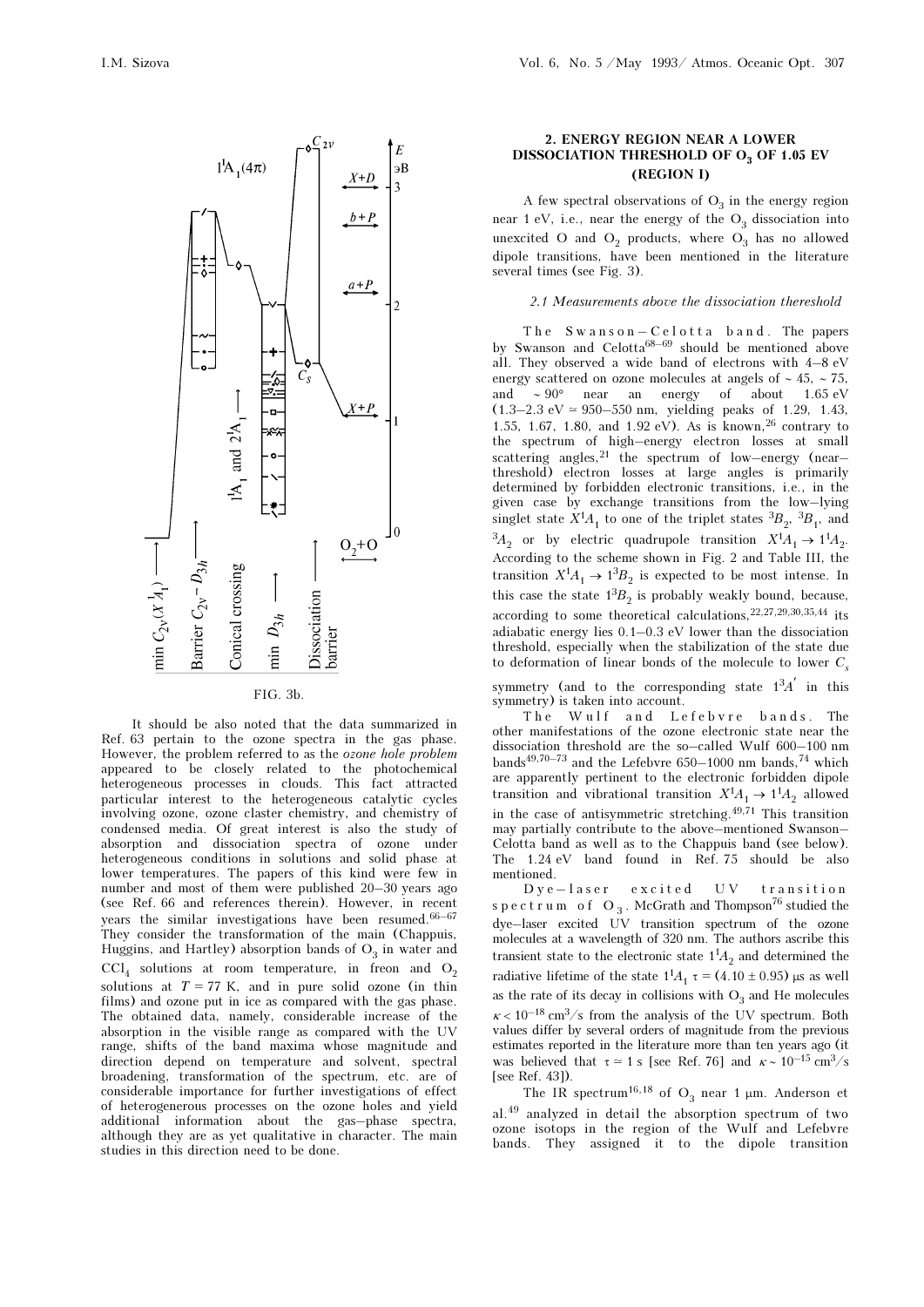$X^1A_1 \rightarrow 1^1A_2$  allowed for antisymmetric stretching. They also identified the vibrational structure of  $1^1A_2$  and determined its adiabatic energy under this assumption. The vibrational quanta of  ${}^{16}O_3(1^1A_2)$   $v'_1 = 1200 \text{ cm}^{-1}$ ,  $v'_2 \approx (528 \pm 15) \text{ cm}^{-1}$ , and  $v'_3 \approx (90 \pm 80) \text{ cm}^{-1}$  were obtained from this analysis.

#### 2.2. Measurements below the dissociation threshold

Photoelectron detachment spectrum. The  $6000-9000 \text{ cm}^{-1}$   $(0.7-1.1 \text{ eV})$  band mentioned in Ref. 77 should be referred to the forbidden dipole transitions. It was observed in Ref. 77 but was not identified by the authors in their experiments on electron detachment from the negative ozone ions irradiated by the Ar– and dye–lasers.

One more corroboration of existence of electronic ozone states below the dissociation threshold comes from the data on photodissociation of positive<sup>47</sup> and negative<sup>78</sup> ozone ions obtained by Hiller and Vestal. These results in combination with the data on energy of  $O_3$  and O and on<br>the electron efficity for example and malexular express viald the electron affinity for ozone and molecular oxygen yield highly underestimated threshold of  $O_3$  dissociation into  $O(3P)$  and  $O_2(3\Sigma_g)$ :  $\leq 0.761 \pm 0.007$  eV (see Ref. 47) and  $(0.747 \pm 0.013)$  eV (see Ref. 78). It follows from references therein that this situation is peculiar to measurements of dissociation energy, i.e., the calorimetric methods give the values of the order of  $1.02-1.05$  eV (see Ref. 79), whereas the spectroscopic methods give lesser values (0.7–0.8 eV). One of the possible ways of resolving this contradiction is the assumption47,78 on the existence of a bound electronic state of  $O_3$  below the dissociation threshold with an energy  $\mathcal{L}(O, 28 + 0.04) \times V$ of  $(0.28 \pm 0.01)$  eV.

The IR fluorescence near 1,9 μ m . In the study of UV–photolysis of  $O_3$  Shi and Barker<sup>80</sup> observed IR–fluorescence in some bands in the wavelength region 2–10 μm. Among these bands only the 1.9 μm band (centered at  $(1.95 \pm 0.05)\mu m$  with a bandwidth of ∼ 0.15 μm) was identified by the authors based on the circumstantial evidence as the transition between the electronic states of  $O_3$  probably from a triplet state to one of its lower states. In the authors′ opinion, the molecule transforms from the  $1^1B_2$  state (the upper electronic state in the Hartley band) into the presumed triplet state in collision with  $O_2$  or Xe by singlet–triplet reaction of the type  $3^{(1)}B_2$  + O<sub>2</sub>( $3^{(3)}C_1$ ) → O<sub>3</sub>( $3^{(3)}B$ ) +O<sub>2</sub>( $1\Delta_g$ ;  $1\Sigma_g^+$ type  $O_3(^1B_2) + O_2(^3\Sigma_g) \rightarrow O_3(^3\beta) + O_2(^1\Delta_g; {}^{1\Sigma_g})$  or  $O_3(^1B_2) + Xe \rightarrow O_3(^3\beta) + Xe$ . There is no more detailed information about the state  ${}^{3}$ β of O<sub>3</sub> and a character of radiation at  $1.9 \mu m [O_3({}^3\beta) \rightarrow O_3(\gamma) + h\nu]$  in Ref. 80, although the projected investigation of other observable fluorescent bands will probably elucidate these problems.

The ozone precursor. Beginning with Ref. 43, so–called precursor of  $O_3$  was repeatedly discussed<br>as an availed state of the azone malagula where aparav is as an excited state of the ozone molecule whose energy is below the dissociation threshold. It was repeatedly observed in experiments involving processes of recombination (see, for example, Refs. 22 and 34 as well as 43–44) and was not unambigously identified. Although the possibility of identification of the ozone precursor with the vibrationally– excited molecules was not ruled out in the most of papers referred to it, more often the authors followed the viewpoint that the bound states  $1^{3}B_{2}$  or/and the ring states

of  $O_3$  (see below) form this excited state. In Ref. 44 the<br>probability of formation of not only the vibrationally probability of formation of not only the vibrationally– excited ordinary ozone molecule but also the ozone molecules in bound electronic state (probably,  $1^3B_2$ ) by the recombination reaction  $(O + O_2 + M \rightarrow O_3 + M^*)$  was estimated together with the level of their vibrational excitation. This estimate was obtained from the analysis of

luminescence of the state  $1^{3}B_{2}$  in the region near 800 nm (∼ 1.55 eV). The authors of Ref. 35 believed that the ozone molecule could be found in the state  $1^{3}B_{2}$  no less frequently than in the state  $X^1A_1$ .

The ring ozone. The probable candidate to the electronic ozone state with an energy of 0.28 eV (see Refs. 47 and 48) and to the above–mentioned precursor is, in addition to the state  $1^3\mathrm{B}_2,$  the so–called ring (or cyclic) ozone, namely, the electronic ozone state of  $D_{3h}$  symmetry<br>with agreed hard logathe hattycen the three  $\Omega$  atoms and with equal bond lengths between the three O atoms and equal angles of 60°. The existence and the energy of the low–lying ring isomer of ordinary ozone have been long– standing problems for theoreticians and experimenters, since this isomer was calculated theoretically.20 Various computations give the adiabatic energy of the ring ozone varying from the value being less (!) than its ground state energy<sup>81–82</sup> to the value being  $1.5 \text{ eV}$  greater than the ground state energy, i.e., considerably exceeding the dissociation energy (see, for example, Refs. 22 and 31 and more recent Refs. 40 and 42, as well as Fig. 3). The vibrational frequencies of the ring ozone were determined, namely, doubly degenerated  $v_2(e') = 750 \text{ cm}^{-1}$  (Ref. 42) and 795 cm<sup>-1</sup> (Ref. 40) as well as  $v_1(a'_1) = 1046$  cm<sup>-1</sup> (Ref. 42) and  $1114 \text{ cm}^{-1}$  (Ref. 40).

The ring state of  $O_3$  posesses  $D_{3h}$  symmetry, and in  $C_{2v}$  symmetry it forms the state  ${}^{1}A_{1}$ . Although it has the same symmetry as the ground state  $X^1A_1$ , the interaction between them is weak, because the transition  $X^1A_1 \rightarrow {}^1A_1$  is the two–electron and, correspondingly, forbidden dipole transition. However, since the minimum of energy of the ring ozone is near the dissociation threshold and the diabatic excited state  ${}^{1}A_1$  correlates with excited dissociation products of  $O_3$  [O (<sup>1</sup>D) + O<sup>2</sup> (<sup>1</sup> $\Delta_g$ )], in this case the surfaces  $X^1A_1$  and  $^1A_1$  cross and/or repulse. Even the weak interaction of surfaces in this region might play an important role in the formation of electronic structure and ozone spectra.

From theoretical analysis based on *ab initio* calculations with the exception of Refs. 42 and 58 (see Fig. 3 and Table II) the following pattern of interaction between the electronic surfaces  $X^1A_1$  and  $^1A_1$  is outlined. The lower energy level of the state  ${}^{1}A_1$  lies between the minimum energy level of the ground state  $X^1A_1$  and a dissociation threshold of 1.05 eV or, probably, slightly higher. As the value of the vertex angle and the lengths of the side bonds of the molecule change (see Fig. 1a), the diabatic potential surfaces  $X^1A_1$  and  $^1A_1$  cross and the lower adiabatic surface  $1<sup>1</sup>A<sub>1</sub>$  is formed as a result of repulsion in the region of crossing. It has two energy  $\text{minima}^{10,34}$  – the principal minimum  $X^1A_1$  (9 = 116.8° and  $R_1 = R_2 = 1.27$  A) and the ring minimum  $(9 = 60^{\circ}$  and  $R = 1.43 - 1.48$  Å) which is named the second energy minimum of the state  $1<sup>1</sup>A<sub>1</sub>$  in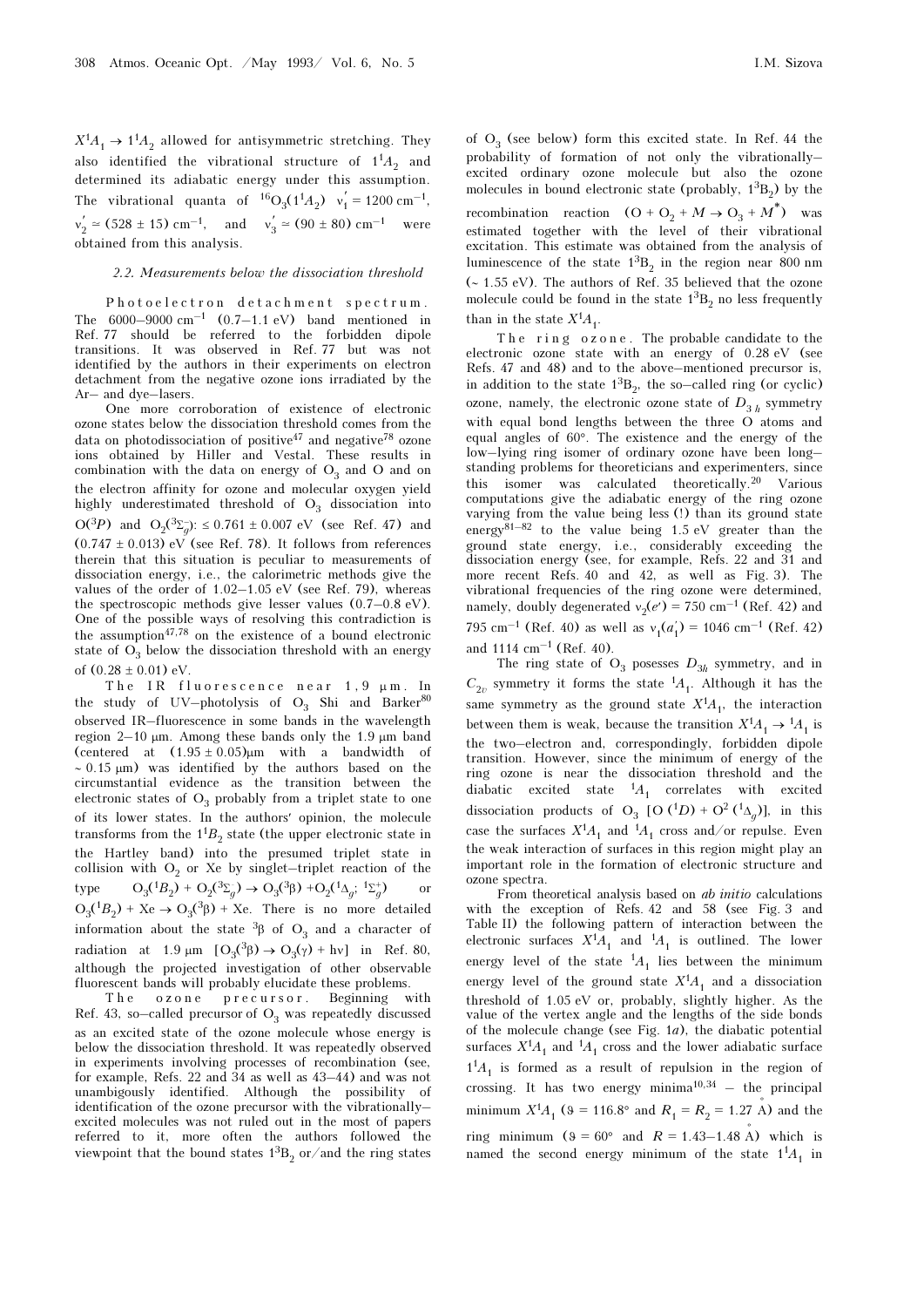Table II. Between these minima there is a potential energy barrier<sup>10,28,32,34–37,42</sup> lying near or somewhat higher than the energy of dissociation  $O(^{3}P) + O_2(^{3}\Sigma_g)$ (region of avoided crossing of diabatic surfaces  $X^1A_1$  and  $^1A_1$ ). The angle and the bond lengths of the molecule in the region of potential energy barrier are intermediate between the angles and bond lengths corresponding to energy minima  $(9 \approx 84-90^{\circ})$  and  $R_{1,2} \approx 1.4$  A). The above–described pattern is shown in Fig. 1a. According to the data of Refs. 8–10, near the principal energy minimum the contribution of the ground configuration ...4b<sub>2</sub> 6a<sup>2</sup> 1b<sup>2</sup> 1a<sup>2</sup> to this surface is about 79%, while the contribution of configuration corresponding to the two– electron transition  $1a_2^2 \rightarrow 2b_1^2$  is about 11%, as described<br>in Sec. 1. In the agrics of evalis isomer this surface in Sec. 1. In the region of cyclic isomer this surface consists of the configuration  $...4b_2^0$   $6a_1^2$   $1b_1^2$   $1a_2^2$   $2b_1^2$  (twoelectron transition from the ground configuration  $4b_2^2$  $\rightarrow$  2b<sup>2</sup><sub>1</sub>). The lower surface might have one more energy barrier for dissociation,  $30,42,83$  however, its value predictied in Ref. 30 and newly discovered in Ref. 42 (see Figs. 1 and 3) is, probably, highly overestimated (according to the analysis of Ref. 16, it is no more than 0.04 eV). The upper adiabatic surface  $2^{1}A_{1}$  is correlated with the excited dissociation products and has more complex structure than that shown in Fig. 1a because of crossing with higher potential surfaces (see Fig. 1b). According to Ref. 8, in the region of the principal minimum of the state  $X^1A_1$  the contribution of the cyclic configuration to this surface is 36% and that of the configuration  $\ldots$ 4b<sup>2</sup> 6a<sup>0</sup> 1b<sup>2</sup> 1a<sup>2</sup> 2b<sup>2</sup> is 45% (two–electron transition from the ground configuration  $6a_1^2 \rightarrow 2b_1^2$ ). This surface is responsible for absorption in the Huggins bands and is considered below in detail Huggins bands and is considered below in detail.

There are, however, the data on the structure of potential surfaces in  ${}^{1}A_1$  symmetry which differ slightly from the above—described scheme, although they do not radically contradict it. In the preliminary report<sup>58</sup> and then in the detailed paper<sup>42</sup> Xantheas et al. presented the results of *ab initio* calculations by the method of calculations by the method of multiconfiguration self–consistent field in the complete valence space in the entire region of transition between cyclic and open structures of the ozone molecule. They pioneered that near the barrier open ozone –– ring ozone the conical crossing was observed of the potential surfaces of the same symmetry  $({}^1A_1$  in  $C_{2v}$  symmetry and  ${}^1A'$  in  $C_s$ symmetry), namely, the adiabatic surface of the ground state  $1^1A_1$  (with two local minima, open and ring) and of the state  $2^{1}A_{1}$ . In Ref. 42 it was demonstrated that this crossing, in complete accordance with conics, is of a point character in  $C_{2n}$ symmetry  $(\theta = 83.1860^{\circ})$  and  $R = 1.4756$  A), near the top of the potential barrier  $(\theta = 83.574^{\circ} \text{ and } R = 1.438 \text{ Å}, \text{ see Table II}) \text{ is spaced}$ only at 0.038 A° from it, and in unequal–sided geometry of  $C<sub>s</sub>$  symmetry goes over to a one-dimensional line of s crossing being nearly parallel to the ridge of the potential barrier with the energy gap between them of about  $\simeq 1.2 \cdot 10^{-3}$  amu = 0.03 eV. In addition, the authors of Ref. 42 found that the minimum of the upper crossing surface  $2^{1}A_{1}$  is also very close to the barrier and to the point of conical crossing  $(\theta = 83.592^{\circ})$  and  $R = 1.441 \text{ Å}$ ) being 0.004 eV above the barrier and 0.026 eV below the

point of crossing. In other words, the transition between two minima  $1^1A_1$ , the minimum  $2^1A_1$ , and the point of conical crossing of  $1^1A_1$  and  $2^1A_1$  are all within 0.04 A and are spaced at 0.04 eV. It was also proved that the barrier between the minima  $1^1A_1$  and the minimum  $2^1A_1$  is strictly realized in  $C_{2v}$  symmetry whereas the second minimum  $1^1A_1$  (ring ozone) is appeared in  $D_{3h}$  symmetry. Consequently, the complete transition from the ring ozone to the open ozone takes place in  $C_{2v}$  symmetry. Since the hand langths corresponding to the hands and ring czone bond lengths corresponding to the barrier and ring ozone are close in values, this transition is practically pure bending motion.

This structure of surfaces (not shown in Fig. 1a) undoubtedly complicates the above–described pattern but does not contradict it. If the results of calculations performed in Refs. 42 and 58 are corroborated, it will be one of a great number of evidences for the existence of conical crossing in nature, the question of which has long been discussed in the literature with a large portion of scepticism (see the review of related papers in Ref. 42). In  $C_{2v}$  symmetry for the ground molecular state the conjugal grossing was abtained for the first time. conical crossing was obtained for the first time.

In addition to calculations of the minima  $1^1A_1$  and  $2<sup>1</sup>A<sub>1</sub>$  and their transient states, the authors of Ref. 42 analyzed the dissociation of the states  $1<sup>1</sup>A<sub>1</sub>$ , although to a less accuracy. According to the results of their computations, the dissociation of the ozone molecule in  $C_{2v}$  symmetry (detachment of a central atom) is<br>extremely unforceable comely the begins to this present extremely unfavorable, namely, the barrier to this process from the state  $X^1A_1$  is more than 3.3 eV. The most favorable channel of dissociation is the detachment of the external oxygen atom in  $C_s$  symmetry. There is also a barrier to this process with a saddle of about 0.5 eV above the threshold of dissociation into  $O + O_2$ . The angle at this point is close to the angle of the ground state  $X^1A_1$ , i.e., the ozone molecule dissociates nearly without bending motion.

It is possible that the data of Refs. 42 and 58 point to the improper representation of the state  $1<sup>1</sup>A<sub>1</sub>$  as a one– sheeted potential surface, which is in contradiction with the opinion of most explorers. According to the results of recent calculations,  $84$  one–sheeted surface  $1<sup>1</sup>A<sub>1</sub>$  yielding unexcited products of dissociation is a good model for calculations of many characteristics of  $O_3$ . Varandas and  $P_3: M_3$ Pais84 proposed a new semiempirical model of this surface with the parameters adjusted to the results of *ab initio* calculations and experimental data on a number of characteristics of  $O_3$ .

The alternative model<sup>16</sup> of two–sheeted surface with two diabatic surfaces, one of them being mentioned above and another describing the excited dissociation products  $O(1D) + O_2(\Delta_g)$ , may be also used. The model, reported<br>in Ref. 16 and developed by the exthere of Ref. 84, west in Ref. 16 and developed by the authors of Ref. 84, was critisized in Ref. 84 although none of the proposed models was adequate in all respects. As for applications, the one–sheeted model is obviously more convenient. In addition, the model proposed in Ref. 84 not only adequately describes the equilibrium region of states as compared with the results of ab initio calculations, but gives the real asymptotic as well, that places it presumably among the best one–sheeted approximations of the surface  $1^1A_1$ .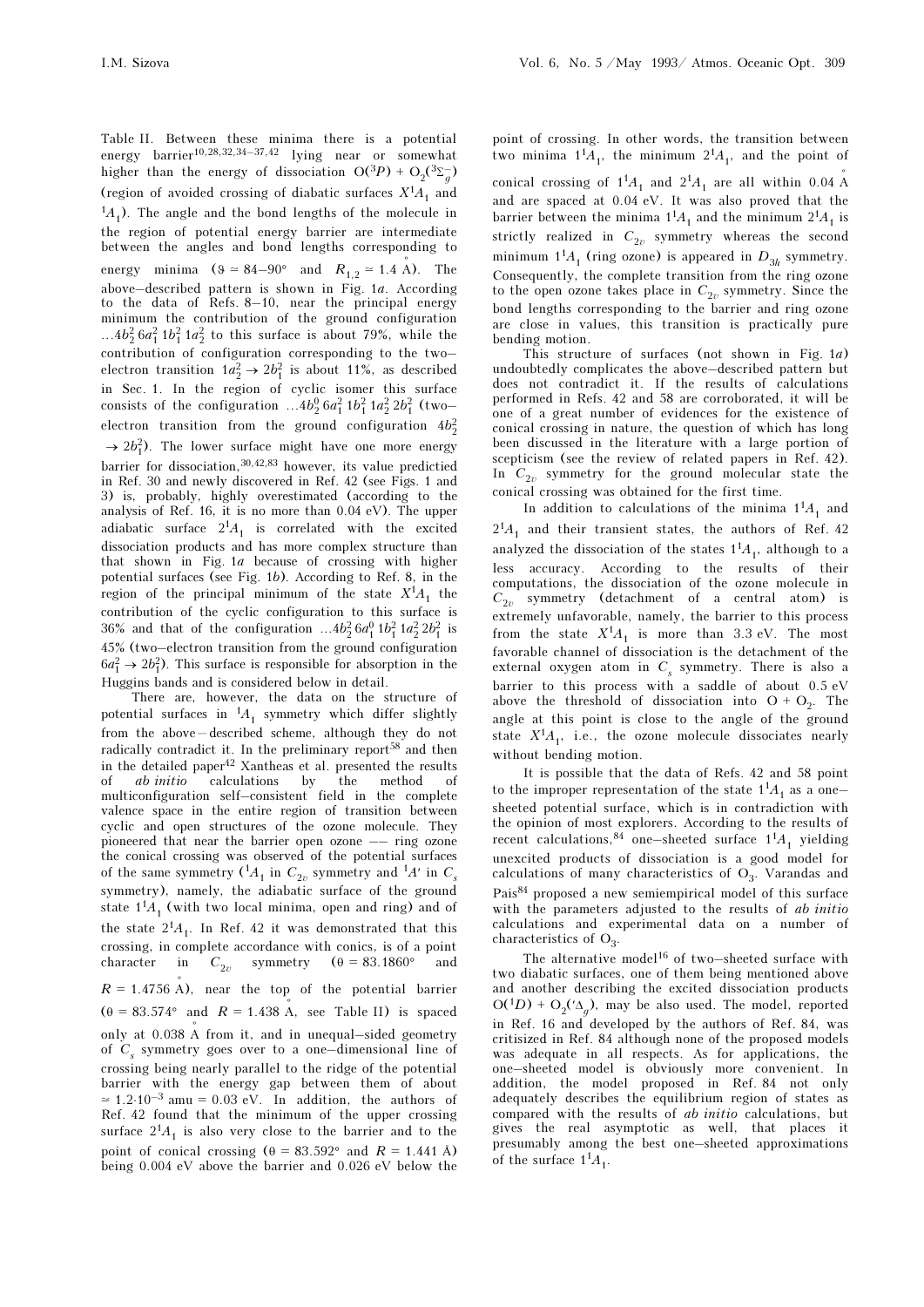#### 2.3. Conclusions

Let us enumerate the above–discussed properties of the electronic states of the ozone molecule near dissociation energy of 1.05 eV. Experimentally observed in this region are the following bands:

 $-1.3-2.3$  eV (reaching maximum of about 1.6– 1.7 eV) forbidden transition band in the scattering spectrum of the near-threshold energy at large angles,  $68$ 

– Wulf 1.2–2 eV vibrational bands,  $49,70-73,85$ 

– Lefebvre 1.2–1.9 eV vibrational band,<sup>74,85</sup>

– Anderson et al.<sup>16,18</sup> vibrational bands near 1  $\mu$ m in the absorption spectrum of  $O_3$  isotops, <sup>49</sup><br> $O_3$ <sup>7</sup>  $11eV$  hand in the

– 0.7–1.1 eV band in the spectrum of photodetachment of an electron from the negative ozone ion  $O_3^-$  (see Ref. 77),

– weak absorption near 1.24 eV (see Ref. 75),

– nonidentified electronic state with an energy of  $(0.28 \pm 0.01)$  eV as an alternative to the inconsistence in measurements of the dissociation energy by calorimetric and spectroscopic methods (in particular, by the methods of photodissociation of positive<sup>47</sup> and negative<sup>78</sup> ozone ions),

– formation of some nonidentified ozone states near 1 eV (the ozone precursor) by different photochemical and ionic reactions, mainly, recombination reactions,  $22,34,43-44$ and

– UV transition spectrum of  $O_3$  (320 nm) excited by a dye–laser.<sup>76</sup>

It was shown theoretically that in the above–considered energetic region the ozone molecule has three triplet states  $1^3B_2$ ,  $1^3A_2$ , and  $1^3B_1$ , of which the state  $1<sup>3</sup>B<sub>2</sub>$  may be weekly bound relative to the dissociation into unexcited products. Additionally, in this region there is the dissociative state  $1^1A_2$  with a radiative lifetime of  $(4.10 \pm 0.95)$  μs (see Ref. 76) (the transition  $X^1A_1 \rightarrow 1^1A_2$ is the electric quadrupole transition, and is vibrationally allowed for antisymmetric stretching in dipole approximation) and, probably, the bound or weekly bound state  $1<sup>1</sup>A<sub>1</sub>$  (the second minimum), representing the ring structure of ozone and forming with the lower state  $X<sup>1</sup>A<sub>1</sub>$  the adiabatic potential surface with two minima (both lying below the dissociation energy) and the intermediate barrier of the order of or above the dissociation energy (the transition  $X^1A_1 \rightarrow$  the second minimum of the state  $1^1A_1$  is the two–electron transition). However, it is possible, that the interaction of the surfaces  $1^1A_1$  and  $2^1A_1$  (their conical crossing) does not allow one to consider the surface  $X^1A_1$  in all cases as a one–sheeted surface,  $16,58$  although the one–sheeted surface is a very adequite model $84$  for many applications and can be used for calculation of variuos ozone characteristics.

The locations of calculated surfaces agree with the experimentally observed transitions; however, there are no experiments so far, which could unambigously determine the energy and identify the above–described electronic states. Of particular interest is here the evidence of existence of metastable ring ozone (for example, in luminescence on the transition to the ground state), since because of the predicted location of the ring ozone it might play an important role in the atmospheric photochemical processes and in the laboratory IR photochemistry of ozone.

## REFERENCES

- 1. Ch.F. Schönbein, L. de M. Schönbein, and M. Arago, Comptes Rendus 10, No. 17, 706 (1840).
- 2. W.N. Hartley, J. Chem. Phys. 39, 57 (1881).

3. J. Chappuis, Comptes Rendus 94, No. 15, 858 (1882).

4. W. Huggins and Mrs. Huggins, Proc. Roy. Soc. A 48, 216 (1890).

5. D.R. Salahub, S.H. Lamson, and R.P. Messmer, Chem. Phys. Lett. 85, No. 4, 430 (1982).

6. V.R. Saunders and J.H. von Lenthe, Mol. Phys. 48, No. 5, 923 (1983).

7. P. J. Hay, T.H. Dunning, Jr., and W.A. Goddard III, J. Chem. Phys. 62, No. 10, 3912 (1975).

8. K.–H. Thunemann, S.D. Peyerimhoff, and R.J. Buenker, J. Mol. Spectrosc. 70, No. 3, 432 (1978).

9. W.D. Laidig and H.F. Schaefer III, J. Chem. Phys. 74, No. 6, 3411 (1981).

10. F. Moscardo, R. Andarias, and E. San–Fabian, Int. J. Quant. Chem. 34, No. 4, 375 (1988).

11. R.D. Harcourt, F.L. Skrezewek, R.M. Wilson, and R.H. Flegg, J. Chem. Soc. Farad. Trans. II 82, No. 4, 495 (1986).

12. K.A. Peterson, R.C. Mayrhofer, E.L. Sibert III, and R.C. Woods, J. Chem. Phys. 94, No. 1, 414 (1991).

13. K.V. Ermakov, B.S. Butaev, and V.P. Spiridonov, J. Mol. Struct. 240, 295 (1990).

14. J.S. Wright, S.–K. Shin, and R.J. Buenker, Chem. Phys. Lett. 75, No. 3, 513 (1980).

15. M.G. Sheppard and R.B. Walker, J. Chem. Phys. 78, No. 12, 7191 (1983).

16. S. Carters, I.M. Mills, J.N. Murrell, and A. J.C. Varandas, Mol. Phys. 45, No. 5, 1053 (1982).

17. J.M. Standard and M.E. Kellman, J. Chem. Phys. 94, No. 7, 4714 (1991).

18. A.D. Walsh, J. Chem. Soc. 3, No. 8, 2266 (1953).

19. R.S. Mulliken, Can. J. Chem. 36, No. 1, 10 (1958).

20. S.D. Peyerimhoff and R. J. Buenker, J. Chem. Phys. 47, No. 6, 1953 (1967).

21. R. J. Celotta, S.R. Mielczarek, and C.E. Kuyatt, Chem. Phys. Lett. 24, No. 3, 428 (1974).

22. P. J. Hay and T.H. Dunning, Jr., J. Chem. Phys. 67, No. 5, 2290 (1977).

23. C.R. Brundle, Chem. Phys. Lett. 26, No. 1, 25 (1974).

24. D.S. Frost, S.T. Lee, and C.A. McDowell, Chem. Phys. Lett. 24, No. 2, 149 (1974).

25. S. Trajmar, J.K. Rice, and A. Kuppermann, Adv. Chem. Phys. 18, 15 (1970).

26. M. Inokuti, Rev. Mod. Phys. 43, No. 3, 297 (1971).

27. D.V. Grimbert and A. Devaquet, Mol. Phys. 27, No. 4, 831 (1974).

28. S. Shin, R. J. Buenker, and S.D. Peyerimhoff, Chem. Phys. Lett. 28, No. 4, 463 (1974).

29. L.B. Harding and W.A. Goddard III, J. Chem. Phys. 67, No. 5, 2377 (1977).

30. M. J. S. Dewar, S. Olivella, and H.S. Rzepa, Chem. Phys. Lett. 47, No. 1, 80 (1977).

31. R.R. Lucchese and H.F. Schaefer, J. Chem. Phys. 67, No. 2, 848 (1977).

32. G. Karlström, S. Engström, and B. Jönsson, Chem. Phys. Lett. 57, No. 3, 390 (1978).

33. P.G. Burton, Int. J. Quant. Chem. No. 11, 207 (1977).

34. P.G. Burton, J. Chem. Phys. 71, No. 2, 961 (1979).

35. C.W. Wilson, Jr. and D.G. Hopper, J. Chem. Phys. 74, No. 1, 595 (1981).

36. R.O. Jones, Phys. Rev. Lett. 52, No. 22, 2002 (1984).

37. R.O. Jones, J. Chem. Phys. 82, No. 1, 325 (1985).